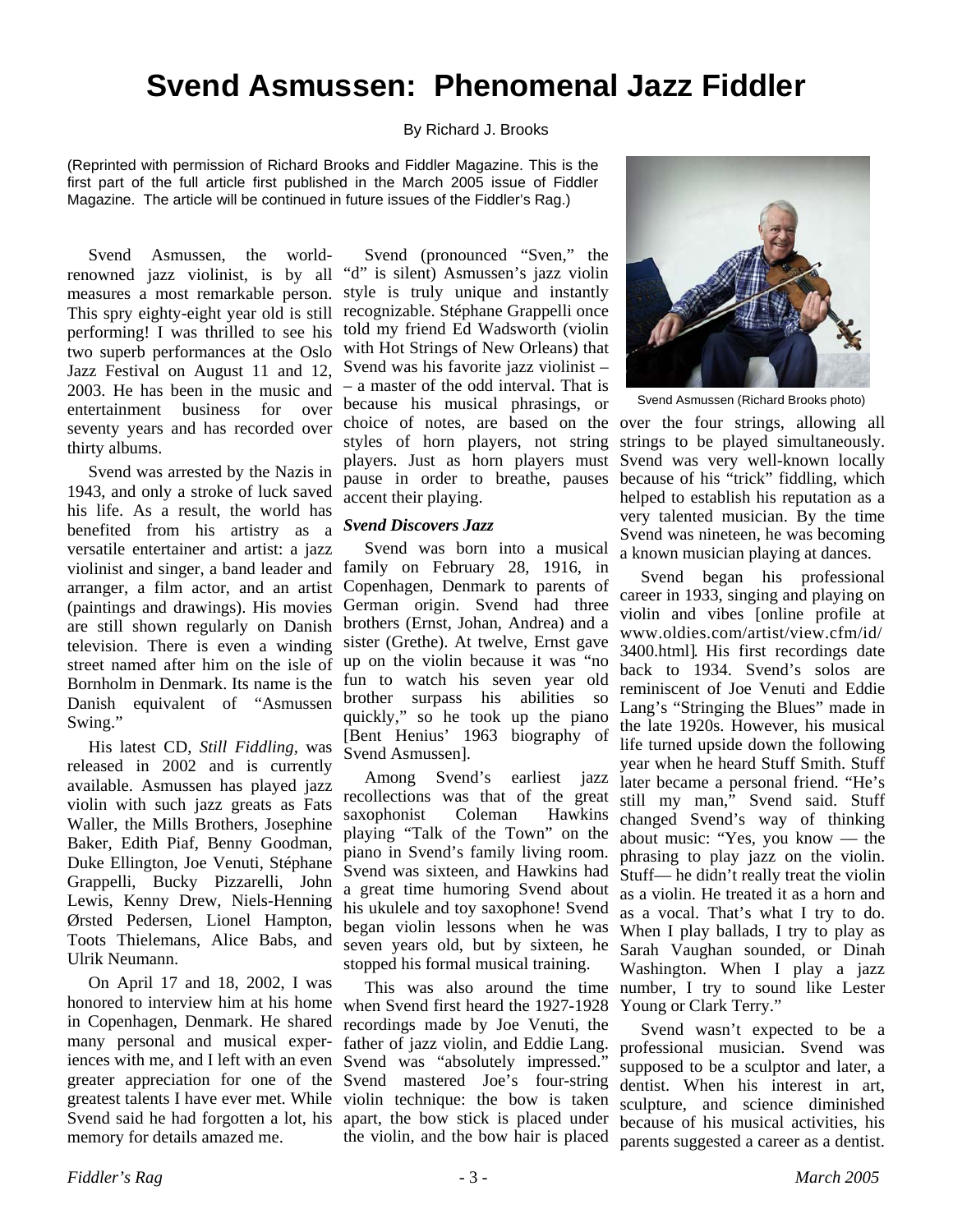to his parents: "I can't stand that any longer. I can't see my future as a dentist." At the same time, he was developing a reputation and earning money as a musician.

In a compromise with his parents, however, he returned to the original plan to be a sculptor and attended the Royal Academy in Copenhagen. During one of his sculpture classes, the director of the academy mentioned to him that he had seen a newspaper article about his playing dance music at a restaurant. When the director learned that Svend was earning twice as much as he was as the Academy Director, he encouraged Svend to continue playing!

Svend's technique and style (his choice of notes) is astounding. His virtuosity was recognized appreciated by all the jazz greats with Argentine tangos." whom he played. His accomplishments are even more remarkable when one realizes that he is basically self-taught. When asked whether he ever considered a career in classical music because of his outstanding technique, his reply was, "My technique is not for classical playing. The real classical technique you must acquire between your seventh and twelfth years — inside those five years. That's the period where you have to study eight hours every day. And I studied only fifteen minutes a week [for his weekly lessons]."

#### *Multi-Instrumentalist and Multi-Stylist*

Svend plays many instruments besides the violin, and many other styles besides swing jazz. His father possible by the German invention of used to bring home records from the tape recorder, discovered at the Budapest. Svend was first introduced end of WWII, and by Les Paul's to new musical styles in 1937, at a local club in Copenhagen that booked recording. Les Paul also invented the a Hungarian Gypsy orchestra and a solid-body electric guitar in 1951. He Brazilian music band.

In 1938, he played swing dance music on a Scandinavian cruise ship. Those were luxury cruises lasting for months at a time, and were for very wealthy travelers. Many of the big names in jazz worked on luxury cruise

After one year at dentistry school ships. Svend said that in all of his around the age of twenty, Svend said worldly travels, the best food he ate was aboard those ships.

> Josephine Baker was also performing on that 1938 cruise ship along with a Brazilian drummer from Rio de Janeiro. This is where he first learned this style of music, and where he took lessons from a tambourine player during intermissions.

His facility at this style is evident in three tunes he wrote: "Fiddler In Rio" and "Calypso Colombo" [CD: *Fiddling Around,* 1993, Imogena IGCD 039], and "Cocoanut Calypso" [CD: *At Slukafter,* 1989, Phontastic PHONT-NCD 8804]. Svend also recorded "Limehouse Blues" and<br>"Sweet Sue" with the great "Sweet Sue" with the great Argentinean guitarist Oscar Aleman [two CDs: Acoustic Disc ACD 29]. Svend modestly remarked, "I know a few things about Brazilian rhythm and

> Svend also plays the alto violin (like an enlarged viola tuned the same as a viola), tenor violin (a baroque instrument tuned one octave below a violin; its size is between a viola and a cello), viola, cello, bass, guitar, mandolin, piano, vibraphone, flute, standard drums and conga drums, and the musical saw. In 1964, he and Alice Babs, the famous Swedish singer, were awarded the best European album of the year for their LP *Scandinavian Songs with Alice and Svend.* On it, Svend played all the instruments and arranged all the songs. It was recorded with about twenty-five overdubs and mixed on three- and five-track multi-track tape recorders under Svend's supervision.

> Multi-track recordings were made of sound-on-sound is alive and well today at eighty-eight (born the same year as Svend), and occasionally still performs in New York. Svend was an early experimenter of musical electronic effects along with his contemporary Les Paul. In the 1950s, Svend was

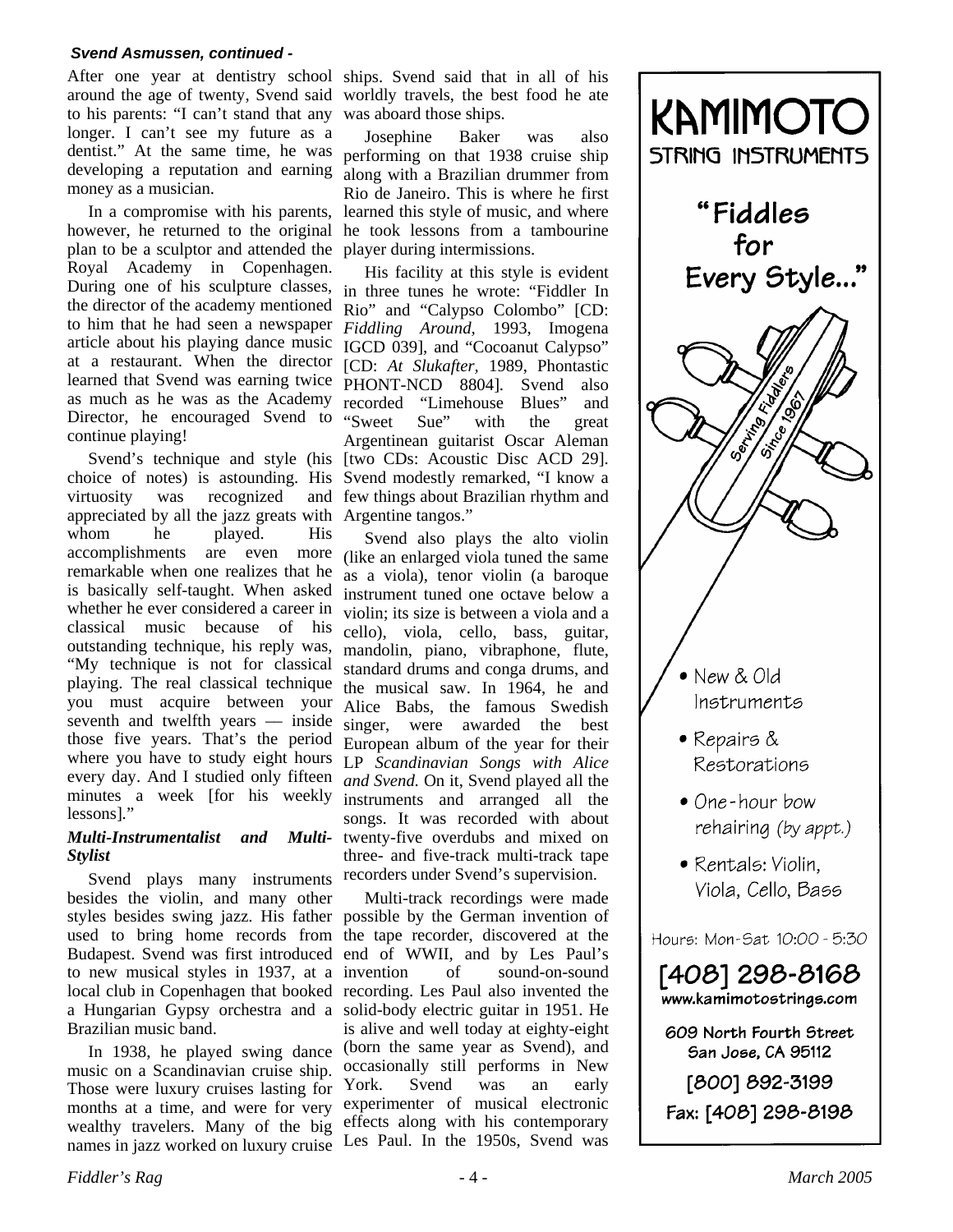experimenting with overdubbing on four-track machines in order to supplement his on-stage performances, and with Wa-Wa pedals that he used with Toots Thielemans ["Toots and Svend" or "Yesterday and Today," 1972] and on the Resource LPs [*Resource,* Asmussen/Thigpen Quartet, recorded 1973, SONET SLP-2551].

#### *The Consummate Entertainer*

Svend is a consummate entertainer and is not satisfied with just being a fiddler and band leader. His rapport with the audience is legendary and humor pervaded his shows. Svend said, "They pay just to watch. If they don't have a good time, you can't expect them to come next time." His on-stage antics would have the audience all shaking hands with their neighbors.

Using his multi-track tape recorder, Svend recorded backgrounds for many on-stage performances during the '50s and '60s. Examples include orchestrations with Svend recording all the string parts, five harmony voices of Alice Babs so she could accompany herself on the sixth (middle) part, and special sound effects for the band's skits which were followed by songs related to the skit.

Svend's band practiced hard to synchronize the skit with the prerecorded sound effects. Recordings of horses and guns accompanied skits of western brawls followed by westernlike songs such as "Ole Oleanna" [*En Kvall med Svend & Ulrik,* 1962, RCA International] and "Ten Thousand Miles." The following is an excerpt from a 1966 show performed in Glassalen (the Glass Hall) at Tivoli. The band members are dressed in western costumes and hats.

[Talking to a costumed band member:] Hey you. You didn't clap your hands. Maybe you didn't like the sooooong [long pause]. I suppose you don't know my pardner, Stinker, Whisky Stinker, the Smiling Shotgun. [Huge audience laugh] He's a nice kid. He's willing to shoot his mother for ten dollars. Nice kid. Five dollars. Hey master – mister. Excuse me master – mister. [Audience laughs] Maybe you like flowers. Flowers, you know – the multicolored

likes flowers [to the audience]. [Loud gunshot with ricochet sound. Guy falls down sound] You'll get flowers – tomorrow. [Audience laughs]

[Svend plays an old-time sounding square dance fiddle tune with shuffle bow followed by these syncopated words:] Come on pardner, that's no fun, better put down your shootin' gun. Tune your fiddle, join the band, the best band in all Texas land. Wonderful music made by me, in the Death Band Valley Symphony. Come on ladies, swing your skirts, don't mind about dust and dirt. [More fiddling]



Stuff Smith and Svend Asmussen in the '60's (Richard Brooks photo of earlier photo)

In another skit in the same show, Svend practices his tennis using his fiddle as the racket. Svend swings his fiddle and the audience hears the prerecorded sound of a tennis ball being hit. After several hits, we hear the loud sound of glass breaking everywhere. The joke is a huge success as it was performed at Glassalen, the glass hall, in Tivoli.

The most ingenious and humorous skit that I've heard about is one where the audience is able to hear the thoughts of the band members. The house lights are turned off and a spotlight shines on Svend's face. He asks the audience to concentrate on his thoughts because there will always be some who misunderstand him. With the spotlight on him, Svend slowly plays the classical melodramatic-sounding "Avant de Mourir." In the background, a pre-recorded voice slowly speaks "Svend's thoughts" in a deep tone and in Danish: "I'm wasting my talents on this audience. They don't really understand my music." The spotlight shifts to the bass player

stuff outside. Stinker. The gentleman who is playing along with the slow tune and the voice offers his thoughts. He is only thinking about eating food and what his next meal will be. The spotlight moves to the vibraphone player who is only thinking about money for his family and how stingy Svend is about paying his band. At last, the spotlight moves to the drummer and the audience hears a can with rocks banging away — an empty head.

> When asked where he gets his ideas, Svend said, "I had a lot of thinking about ideas, inspiration from different fields, from other kinds of music, like the idea of the audience hearing our thoughts. I did imitations of Italian dance orchestras. I thought of how to dream up funny situations based on music, so musicians always would find it interesting, and people who were not musical had something to laugh at at the same time. My trouble was always to find new ideas –– one a year at least, for a completely new thing. It's difficult in a small country with the same audience always. The press are always after you to renew yourself."

> Svend is a great singer and is fluent in English and several other languages. He acknowledges, "I always had a sort of love for singing. [But] I wasn't born with a singing voice." Many would dispute that assertion. He sang the lead in his band. Other members contributed to the two-, three-, and sometimes fourpart harmony vocal arrangements. When asked if the other band members enjoyed singing, he said, "Yes, I threatened them to do it whether they could sing or not." [laughter]

> Svend taught himself the art of arranging for voices (human and instrument) by listening to popular American vocal groups of the time. They included the Mills Brothers, the Modernaires (which became the HiLo's), the Boswell Sisters, the Singers Unlimited, Paul Whiteman's trio with Bing Crosby, and The Smoothies, also known as Babs and her Brothers (no relation to Alice Babs).

*(To be continued in a future issue. Thanks to Fiddler Magazine. See www.fiddle.com to learn about the magazine.)*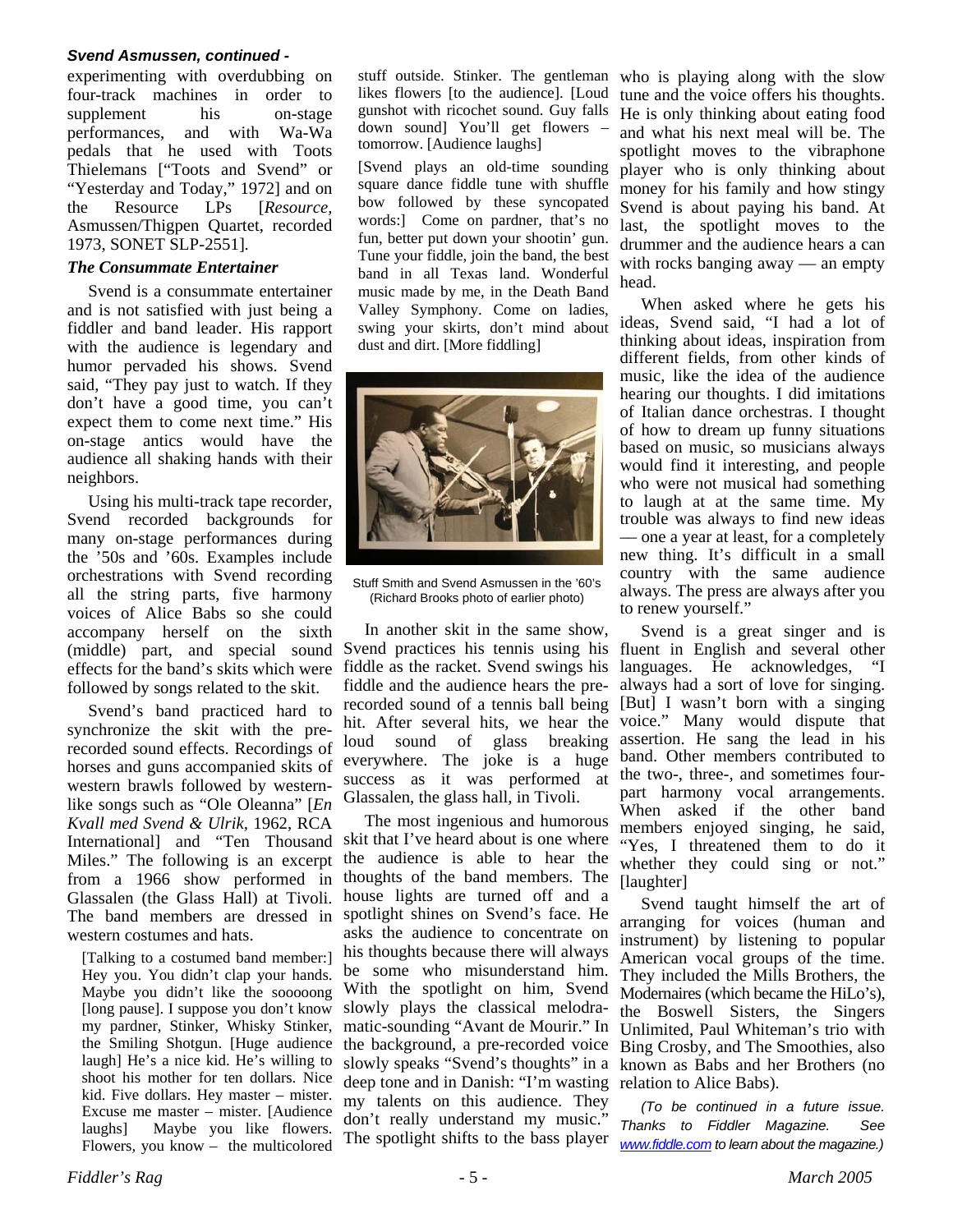## **Svend Asmussen: Phenomenal Jazz Fiddler – Part 2**

By Richard J. Brooks

(Reprinted with permission of Richard Brooks and Fiddler Magazine. This is the second part of the full article appearing in the March 2005 issue of Fiddler Magazine. Born in Denmark in 1916, renowned jazz fiddler Svend Asmussen began his career in the 1930s and is still playing today.)

## *Fortune (almost)*

Svend came closest to fame and fortune with his group the Swe-Danes. "We had a colossal success, especially in Sweden. We were on the edge of it [fame and fortune] with the Swe-Danes –– not because I'm a jazz fiddler –– because we were entertainers." The Swe-Danes were a huge phenomenon traveling throughout the U.S. and Europe between 1959 to 1961. They appeared on the Ed Sullivan show several times, and played the Palladium in London, the Olympia in Paris, and the Coconut Grove in Los Angeles. Their concerts went on to record with Duke in California were well attended by LA's professional studio musicians.

The Swe-Danes were essentially a vocal trio group with some hot fiddling for added flavor. They included Svend, Ulrik Neumann, who was Svend's Danish boyhood friend who played in his band throughout the '30s and '40s, and the Swedish singer Alice Babs, who was becoming famous for her fabulous voice and from the movie "Swing it Mister Teacher." Hence the name Swe-Danes.

Among their most requested songs



The Swe-Danes – Asmussen, Alice Babs, Ulrik Neumann (photo courtesy Richard Brooks)

*The Swe-Danes Era –– Fame and*  was the "Swe-Dane Symphony" in which they mimicked a whole orchestra with just their voices. It was terrifically difficult to do. Svend did all the vocal and instrument arrangements for the trio.

> However, after three years of almost constant work, the personal demands were too much for the three. In Svend's words: "We couldn't think of a future traveling around in *of Denmark* American night clubs — and being away from our children and wives. So we said 'no' to offers of staying in the U.S."

Following the Swe-Danes, Alice Ellington, and Svend and Ulrik formed a two-man show that toured for a couple of years. "Ulrik and I went on and made sort of an entertaining vaudeville show  $-$  just the two of us plus an instrumental trio and a couple of girls on the stage. I think we played our two-man show –– it must have been around a thousand times. So we knew it pretty well."

Svend continues to have great admiration for Alice, describing her comeback in Sweden a year or two

ago –– with a huge success. She is seventyeight now and sounds like she always did." Alice turned eighty on January 26, 2004. In 2003, she was presented with the Swedish government's medal Illis quorum for her "outstanding and long service as a singer in different musical styles, and for her warm and positive artistry." [www.jazzfacts.com]



Svend Asmussen (Richard Brooks photo)

## *World War II and The Nazi Invasion*

World War II was responsible for some of the darkest hours of Svend's life. In 1940, the Nazis invaded Norway and Denmark and terrorized civilians by the public hanging of men and women who opposed the Nazi occupation. In Germany, they burned as many American jazz records as they could. As Daniel Morgenstern said, "It was kind of symbolic of America, and freedom, and as the Nazis never failed to point out, it was black music, and it was Jewish, and to them it was a negroid, Bolshevik, Jewish conspiracy against culture. [www.allaboutjazz.com/

journalists/morgenstern4.htm]

voice as "angel-like." "She made a some jazz music to be played in However, the Nazis permitted Denmark. Svend owned a food and music club in Copenhagen called the Blue Heaven. It was the first club in Denmark to have jazz music jams, and became very popular until food and drink rationing made it unprofitable to run. While the Nazis' official policy was anti-jazz, Nazi jazz enthusiasts were among Svend's fans in his club. That may have saved his life.

> On August 29, 1943, Svend was arrested by the Nazis along with two to three hundred other well-known people. He was neither a politician nor a "freedom fighter" but just a famous entertainer. He was never given a hearing, nor was he ever told why he was arrested.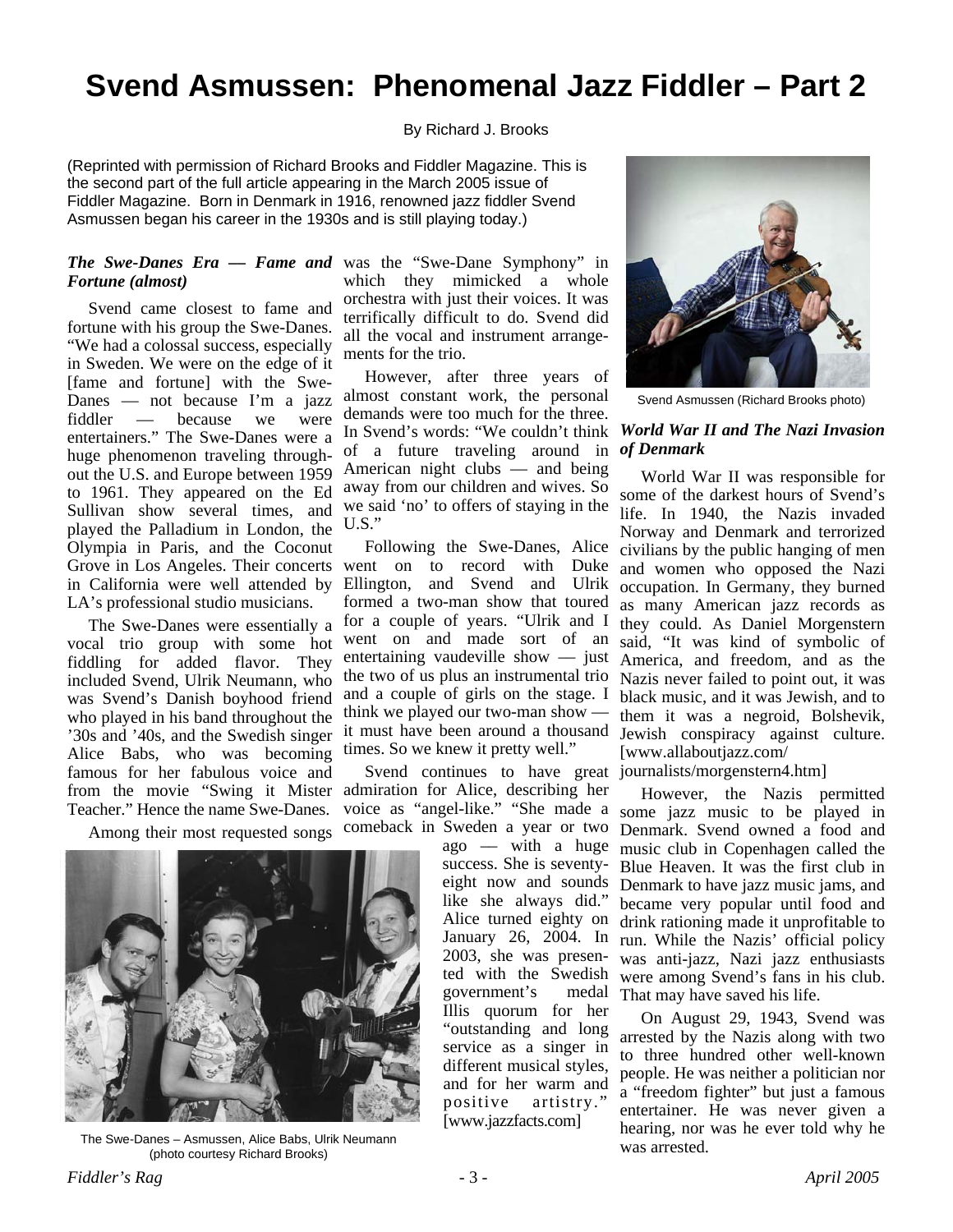Svend spent some time in a Copenhagen prison, and was shipped to a prison in the center of Berlin where he spent three months in isolation in a buginfested cell. "You were isolated. The door was never opened. And you were isolated from the only company you had. Everything was taken away from you –– your watch, everything –– no reading material. That was a terrible psychological strain."

From his third floor cell,

Svend could hear the guards running down the stairs for cover whenever the British troops bombed Berlin. Of course, the prisoners remained locked in their cells. Prisoners were terrorized by hearing other prisoners being shot. For hours on end, the Nazis made him look at pictures of bald shaven people asking if he recognized them. He didn't know any of them. Svend remarked, "Nobody asked about human rights at that time in the Nazi prisons."

In December, he was released just as mysteriously as he was arrested –– without explanation. In his own words: "Suddenly one day they came into the cell and said, 'Tomorrow you go home to Copenhagen.' That's the first time I broke down into tears." Two weeks after his release, the whole prison building was bombed and almost everyone was killed. Svend thinks there might have been an anti-Nazi Gestapo agent that helped him and several hundred other Danish people get out of the German prisons.

#### *Musicians Union Prevents U.S. Engagements*

One of the reasons that Svend is not better known in the U.S. and internationally is the political consequence of the policies of Mr. James Petrillo, former President of the U.S. Musicians Union. Benny Goodman had been impressed with Svend's recordings, and in 1948 he asked Svend if he would consider coming to the U.S. to play with him. Svend agreed.



Svend Asmussen with Benny Goodman (photo courtesy Richard Brooks)

To play in Benny Goodman's band, musicians had to be members of the union. However, union policies required foreigners to live in the U.S. for one year and have a sponsor to pay them before they could join the union. In Svend's words, "That means you which eventually became Svend's had to spend a year in America without playing or making any money. Petrillo was the head of it, and it was the strongest union in the world at the time –– the Musicians Union."

In 1950, Goodman visited Copenhagen where his group played the first set. At intermission, Goodman sat in the front row and enjoyed Svend's group that included Toots popular in Europe after WWII. Music Thielemans (guitar and harmonica), Zoot Simms (sax), Dick Hyman (piano), and Ed Shaughnessy (drums). Goodman wanted to bring the whole group to the U.S., and spent an evening phoning New York from Copenhagen (expensive in 1950!). But Goodman was unsuccessful in trying to convince Mr. Petrillo to let them work in the U.S.

American fiddling music styles.

Svend's first hot jazz violin solos were recorded in 1935. He played in the Joe Venuti fourstring style on "Tiger Rag" (1935) and later on "Auld Lang Syne" (1946). In 1936, he recorded with Ulrik Neumann on guitar, and Victor Borge (known then as Borge Rosenbaum) on piano and vocals.

By 1938, Svend was becoming known as a "hot jazz fiddler." That year, he started playing on Scandinavian cruise

ships where he met Josephine Baker. That is where he first learned about Brazilian drum rhythms and Argentine tangos, and where he took tambourine lessons. In 1938, he recorded with Oscar Aleman in Copenhagen.

In 1940, he recorded "June Night," theme song. Among the hottest pieces recorded in 1941 was Duke Ellington's "Ring Dem Bells." The Resistance Museum in Copenhagen plays Svend's version in its multimedia tribute to the sacrifices the Danes made during the Nazi occupation of Denmark.

American jazz was extremely publishers who wanted to sell their sheet music and records to a Scandinavian audience hired local musicians like Svend to record the Danish versions of American popular tunes. In those days, musicians were paid a fixed fee to play on a record. They never received royalties. Svend and his band were just grateful to be working in the music business.

#### *A Chronicle of Svend Asmussen's Music*

The purpose of this section is to give the reader a glimpse into Svend's music and his diverse musical styles. Although Svend excels as a swing jazz fiddler, he also played classical music as a featured guest with orchestras, and he experimented with bebop and



Asmussen, Victor Borge, Ulrik Neumann, early 1940s (photo courtesy Richard Brooks)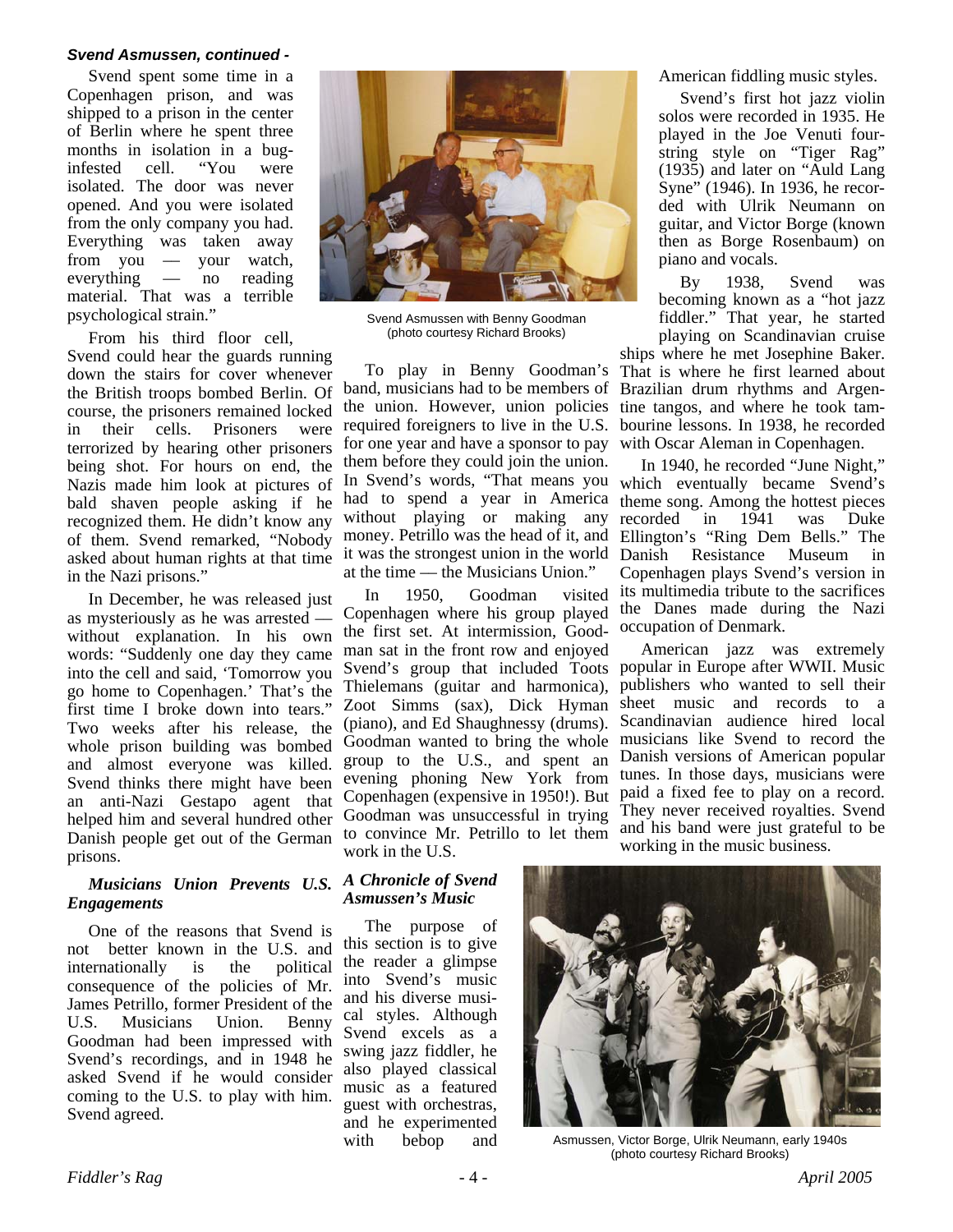in a "show band" –– what he refers to 1967). One biographer suggested that Washington in a white wig, with a as Vaudeville Theater where he "Despite the earlier interest of Benny long draping purple robe, and dressed performed many comedy skits. In Goodman, it was the Lewis recording in blue jeans and cowboy boots made 1946-1949, Svend appeared on BBC session that drew widespread attention to look like an American flag. This television (London). He also worked to his talents." [www.oldies.com/artist/ was also the decade that he spent with the famous singer Edith Piaf in view.cfm/id/3400.html] In 1966, he 1947. In the 1940s through the 1950s, recorded on the famous *Violin Summit* music programs with improvisations Svend appeared with his band in LP with Stuff Smith, Stéphane on chorales and vocal music in several films where they usually Grappelli, and Jean-Luc Ponty. played comedy roles as musicians. These shows are still being aired on album *Scandinavian Songs with Alice*  a special guest on Benny Goodman's Danish television today. [www.defmusikportal.dk/musik-

portal/emner/jazz/svend.zap,

www.beta.webyoda.com/dumboozle/s vend/svenfilm.html]

developed his uniquely personal him). musical style with sophisticated vocal and instrumental arrangements. LPs with Toots Thielemans (harmo-"master of the odd interval" is apt.

The names of three of his EPs (10" 33 rpm records) describe his music perfectly: *Rhythm Is Our Business, Svend Asmussen and His Unmelancholy Danes,* and *Svend Asmussen Plays Hot Fiddle.*

In 1950, Svend met Benny Goodman, who was unsuccessful bringing him to America. In 1953, Svend became a big hit in Germany with his "modern" music. The mid- '50s found him traveling around the world playing dance music for

millionaires aboard cruise ships. From (vibes). He and Alice Babs played a Now with a guitar player — he's fifty-Danes.

In 1961, Svend and Ulrik Neumann (guitar) recorded the *Danish*  Drew (piano). *Imports* LP. This LP is notable because: 1) it was just the guitar and of electronic experimentation. He and violin; 2) he played his sweet-Ed Thigpen (drums) recorded the throughout Scandinavia. [www.touche sounding Guarnerius; and 3) the *Resource* album in Copenhagen in music.se/fischer.html] This band standards were all very carefully 1973. It is mostly a rock-n-roll and recorded *Fiddling Around* (1993), *Fit*  worked out with almost no improve-electric blues LP with heavy drums, *as a Fiddle* (1996), and *Still Fiddling* isation taking place. "Honeysuckle electric bass, mini-Moog synthesizer, (1999). Rose" sounds like a ballad! In 1962, electric organ, and electric fiddle with their vaudeville performance was Wa-Wa pedal and reverb electronic "Kong Morfeus" in the Danish released as the *En kvall med Svend*  effects. *and Ulrik* LP.

Svend recorded with John Lewis *Telemann Today.* The cover of the (1962), Duke Ellington (*Jazz Violin*  latter is a reproduction of Svend's *Sessions,* 1963), Stéphane Grappelli painting of Telemann playing drums

By the end of the '40s, Svend had and arranged the all-male choir (just Pizzarelli (*June Night,* 1983), Teresa Of worthy note is the unique 1964 and Svend. He and Alice sound like last recorded live performance. they are playing with an orchestra, but [Svend's name is misspelled as Sven it's only the two of them. Svend Osmussen. Still available.] The 1980s played violins, bass, guitar, mandolin, also brought him to the U.S. several piano, vibraphone, flute, percussions, times, where he recorded with Bucky

Grappelli's description of him as the nica), Subramaniam (violin), Kenny In the 1970s he recorded separate Drew (piano), and Lionel Hampton Johnny Gimble on the "A Prairie



Svend Asmussen ( $4<sup>th</sup>$  from left) with David Grisman ( $2<sup>nd</sup>$  from left) and others, 1987 (photo courtesy Richard Brooks)

1959-1961, he toured with the Swe-few reunion concerts, one of which was recorded in 1972 as "Antiligen" with Red Mitchell (bass) and Kenny

The early 1970s were also a time

The '60s was the decade when classical LPs: *Amazing Strings* and In the mid 1970s, he recorded two

In 1945, Svend began performing (1965), and Dieter Reith (organ, and looking much like George unconventional chamber hundreds of churches.

> In 1981 in Copenhagen, Svend was Brewer (*On the Good Ship Lollipop,* 1983), and David Grisman (*Svingin' with Svend,* 1987).

In 1986, Svend appeared with

Home Companion" radio show. He and David Grisman toured throughout the U.S. in 1987. Svend also recorded two CDs with his own band: *Slukafter* (1984), and *Fiddler Supreme* (1989).

In the 1990s, Svend formed the band with which he still plays today: Jacob Fischer (guitar), Jesper Lundgaard (bass), and Aage Tanggaard (drums). Svend describes his current band as, "Being with three wonderful musicians — with a jazz musician's sense of humor.

two years younger [Jacob Fischer] but the age difference disappears when we are playing together." Jacob Fischer is one of the most outstanding guitar players in the business. He has won numerous awards and is famous

In 1992, Svend played the voice of version of Little Nemo. [www.beta. webyoda.com/dumboozle/svend/svenf ilm.html]

 *(Thanks to Fiddler Magazine for use of this material. See www.fiddle.com to learn about the magazine.)*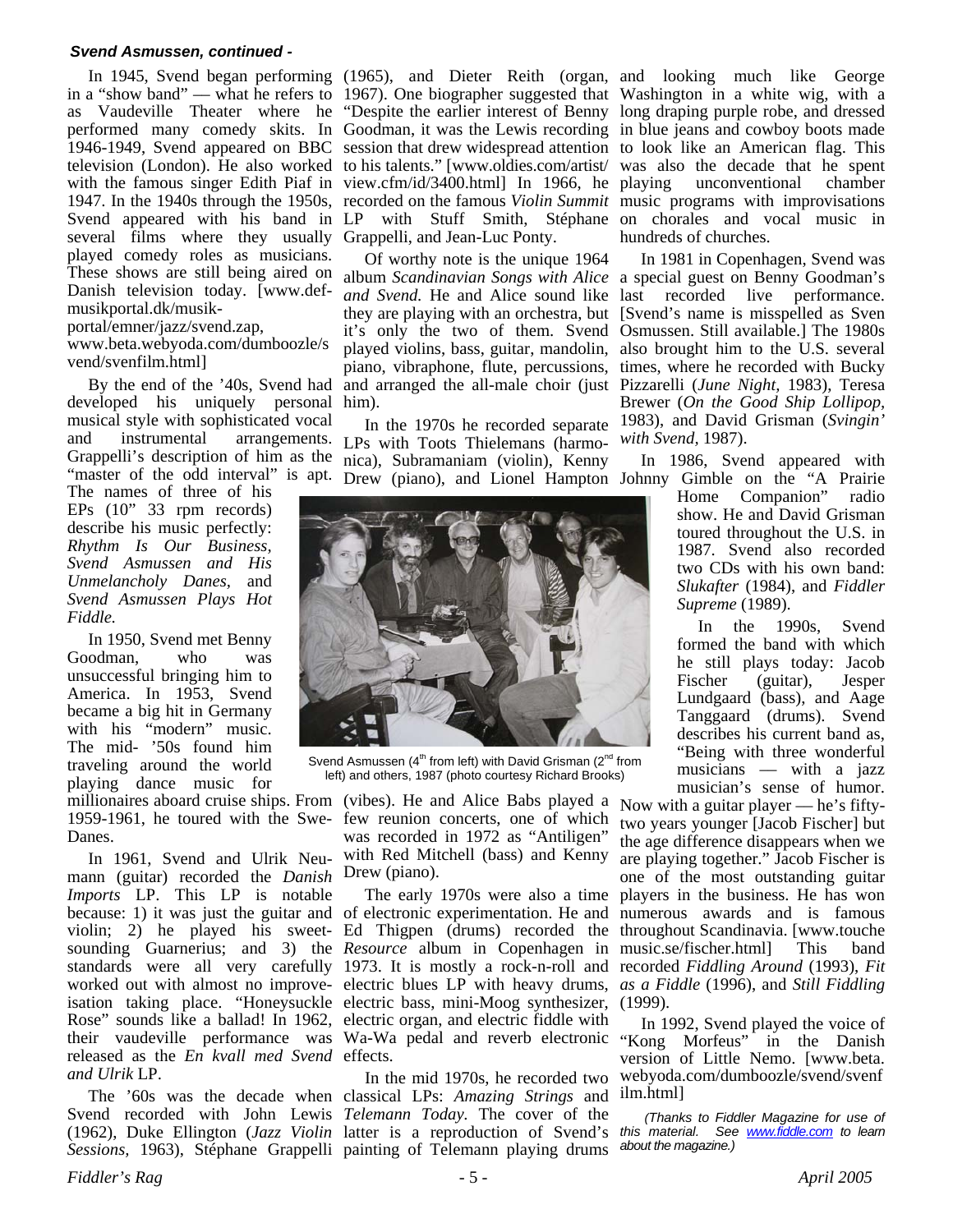## **Svend Asmussen: Phenomenal Jazz Fiddler – Part 3**

By Richard J. Brooks

(Reprinted with permission of Richard Brooks and Fiddler Magazine. This is the third and final part of the full article that appears in the March 2005 issue of Fiddler Magazine. Born in Denmark, renowned jazz fiddler Svend Asmussen began his career in the 1930s and is still playing today.)

#### *Svend Asmussen Today*

At eighty-eight, Svend is still playing music. His *Still Fiddling* CD, recorded in 1999, was released on his eighty-sixth birthday, February 28, 2002. [www.storyville-records.com/ asmussen.htm, www.allaboutjazz.com/ php/article.php?id=9982] There is an interesting story about the two Jewish melodies on it. In Svend's own words: "One of the tunes was sung to me by Edith Piaf when we worked together in Oslo in 1947. After the show, we were invited out and we had red wine. I would bring my fiddle along and she would be singing. She said you must play that tune on your fiddle. I was not very interested at the time. I was into Stuff Smith and playing American jazz. Fifty years later it popped up when I heard David's CD [*20th anniversary of the David Grisman Quintet,* www.acousticdisc.com/<br>acd\_html/acd20\_htmll \_\_I\_\_\_said\_\_\_to acd html/acd20.html]. I said myself, 'What was that tune that Edith

Piaf sang to me — My Yiddisha Momma?' It turned out [that] at least the guitar solo was a little masterpiece on our recording."

In 2003, Jim Lowe's website tribute to Svend listed over twenty-five performances in Denmark, Sweden, and Norway. However, in 2004 he only performed once [www.dumboozle.com/ svend/svendex.html]. Svend said of his July 31, 2004 show, "It was very well received. We got a standing ovation."

In February, 2004, Svend made a generous donation of his photographs and a box full of predecessor Elkit. newspaper articles covering Svend's entire career. Svend is currently

proofreading a biography of his life which will probably be published in early 2005.

Svend Asmussen lives and breathes music. His remarkable career spanned almost the entire history of jazz music and leaves us with a wonderful legacy of over seventy years of recorded music. He plans to audiences –– listening audiences in small jazz clubs.

#### *Svend's Violins and Electronics*

Svend uses the latest gadgetry to enhance his sound. His on-stage instrument is a Danish-built fiddle about 120 years old that was sold to him by his former drummer, Frederik. Because of feedback problems with from view - located under the *had, and was silly enough to sell it too* 



Svend Asmussen Quartet 2004 (photo courtesy R. Brooks)

memorabilia to the Carl Nielsen fingerboard and inside the violin. Also Academy of Music in Odense, visible on the violin's tailpiece are Denmark. My visit there in October four white potentiometers, which are revealed over 200 historical the remnants of the StringAmp's

> 1 StringAmp pickup system: http://www.musiklab.dk/index.html

.



Svend Asmussen as a young man (Richard Brooks photo of earlier photo)

continue performing for his favorite of an amplified instrument to an On stage, Svend prefers the sound acoustic for the fuller sound. He uses American amplifiers like Gallian-Krueger, which are light and easy to travel with. The special effects he uses are the basic echo and reverb. Svend also uses a rubber two-opening Tourte mute on some songs. On his electric violin, he uses Danish-made Jargar strings or Swedish-made Prim strings.

conventional amplification systems, old Italian violins made by Storioni, he added a unique non-piezoelectric Landolphi, and Carcassi. But the best electric violin pickup system called one he owned was a Guarneri that he StringAmp, made by MusikLab<sup>1</sup> in used to record the "Danish Imports" Denmark. The electronics are hidden  $LP<sup>2</sup>$ . In his own words, "*The best one I* Svend has a collection of beautiful

*early, was a Petrus Guarnerius from Mantua. If I had kept it, it would have been worth ten times as much as I got for it. And I miss it, really. It's the one I use on the record with Ulrik Neumann that we recorded in Hollywood. That's the one I used in about a thousand churches through the 10 years we played in Scandinavian churches – 1970 to 1980 or 1975 to 1985.*"

Svend believes that 30% of the sound we hear comes from the bow. When I asked how he arrived at such a precise measurement, he laughed and said that it was only a guess. He

said he has some good bows, but his best bow was made over 100 years ago by James Tubbs in London.

 *(Thanks to Fiddler Magazine. See www.fiddle.com to learn about the magazine.)* 

2 Danish Imports 1961 Warner Bros - WS-01408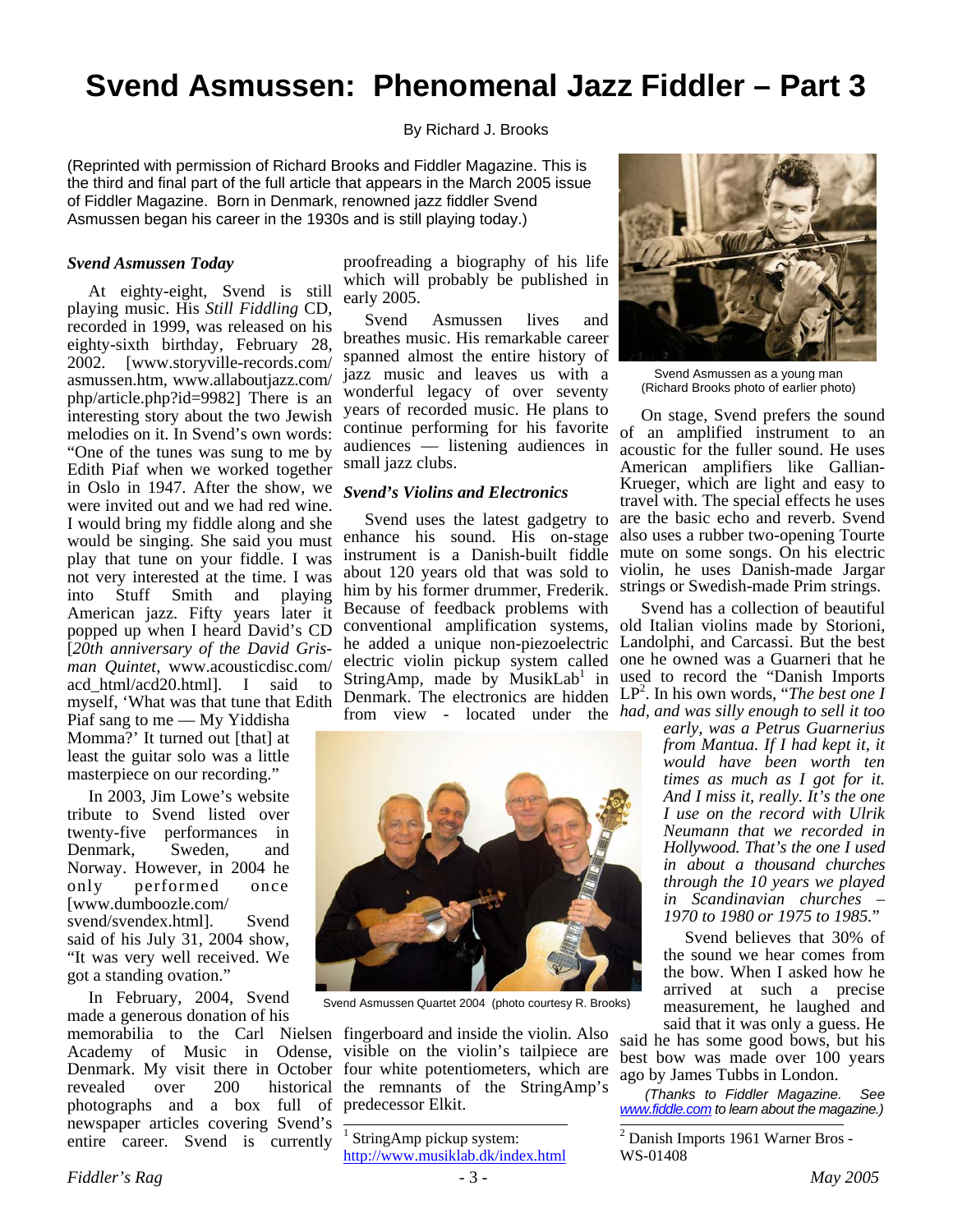# **Swing Manouche**

Transcription by Paul Anastasio

**Svend Asmussen**